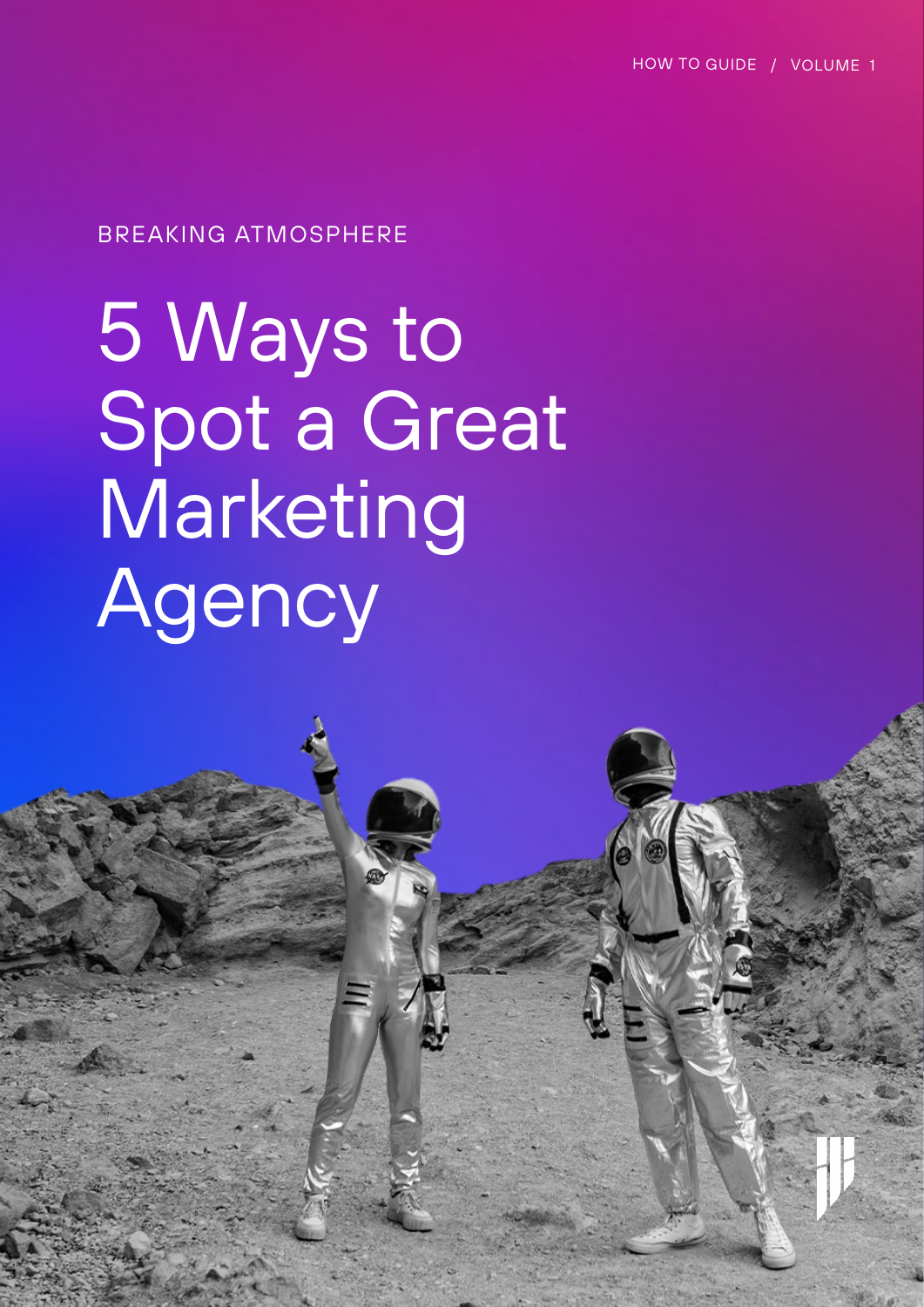## 5 Ways to Spot a Great **Marketing Agency**

Most marketing agencies suck. It's not rocket science—but too many agencies burn your fuel, then never break atmosphere.

Big promises, bigger briefings, avalanches of slick documents. But they're fluffy, they're generic and they're aimed at you, not your audience. Too many agencies sell you the emperor's clothes.

You're frustrated. You wish you could un-spend that time and money. You go inhouse, but your marketers struggle to keep up. So you go out looking for marketing gold again.

Here's how to find it.

1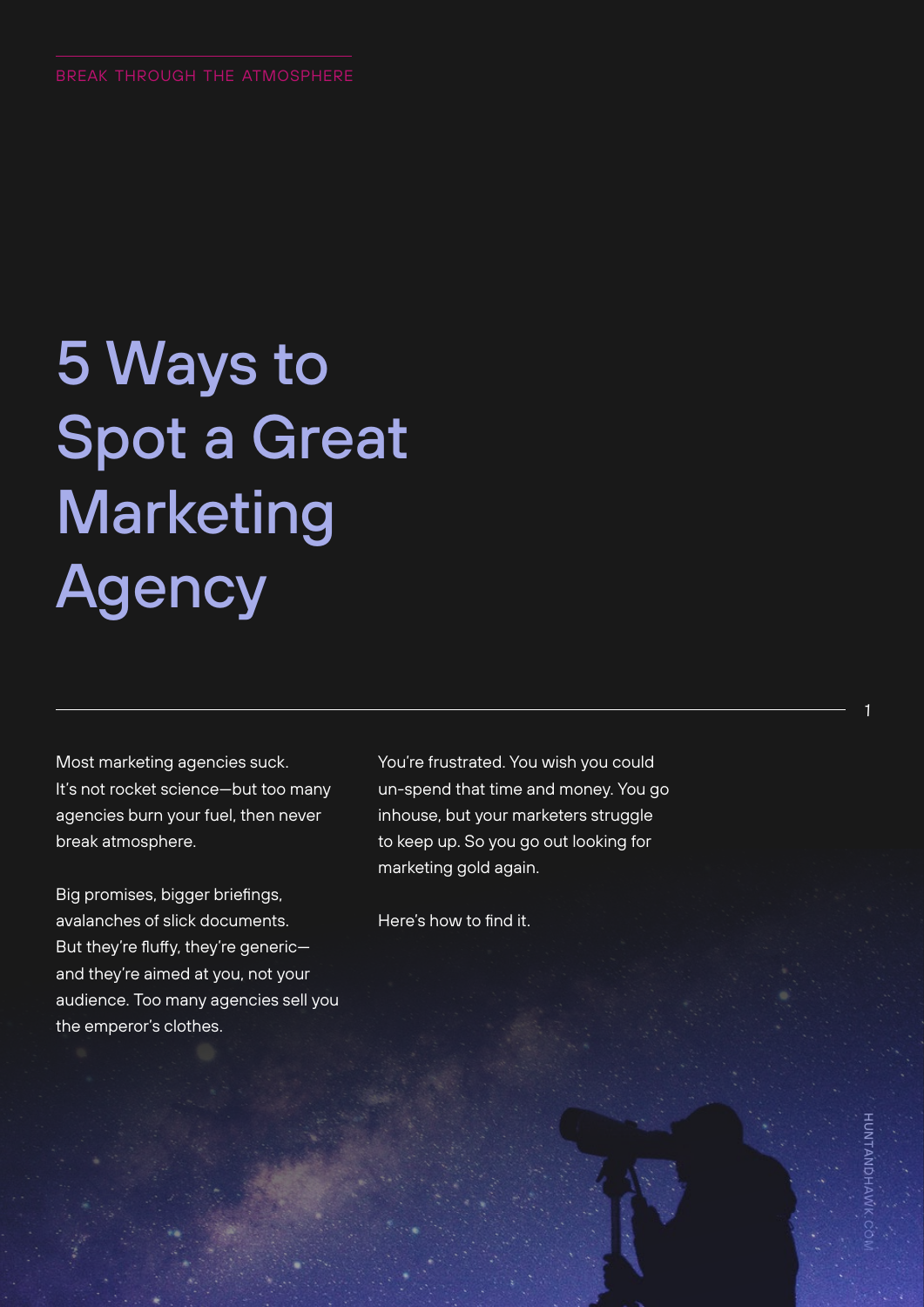## With you, then for you actual expertise.

Beware the suck-up briefing. Too many marketers run out the clock with long briefings as a smokescreen for poor creative execution.

1

Great agencies know they'll stick the landing creatively—so they question your assumptions during briefing. They work with you confidently—then shift gear and work for you. They get creative.

At Hunt & Hawk we come back with executed concepts—creative work that people notice on billboards. Same with websites. You're in the room while we craft the funnel and architecture, then we finish off wireframes on our own and circle back for input on content.

Great agencies should speak from expertise. It's what you're paying them for. They may be a little 'fuck yeah'—but they're never 'yes' people.

## 2 Sticking the landing get creative.

Nike has 'Just do it'. Apple has 'Think different'. Great marketing agencies deliver the straplines and executions for web, outdoor, social and email that make you recognisable in the market—for years.

Some digital marketing and branding agencies don't do it, because they can't. They'll have 10 designers and no senior copywriter. If it looks pretty, they'll ship it—the words are an afterthought.

At Hunt & Hawk we do the opposite our senior copywriter runs our briefs—and then sticks the creative landing. You get the brand foundations of headlines, language, and campaigns that make every marketing dollar not just well-spent, but transformative.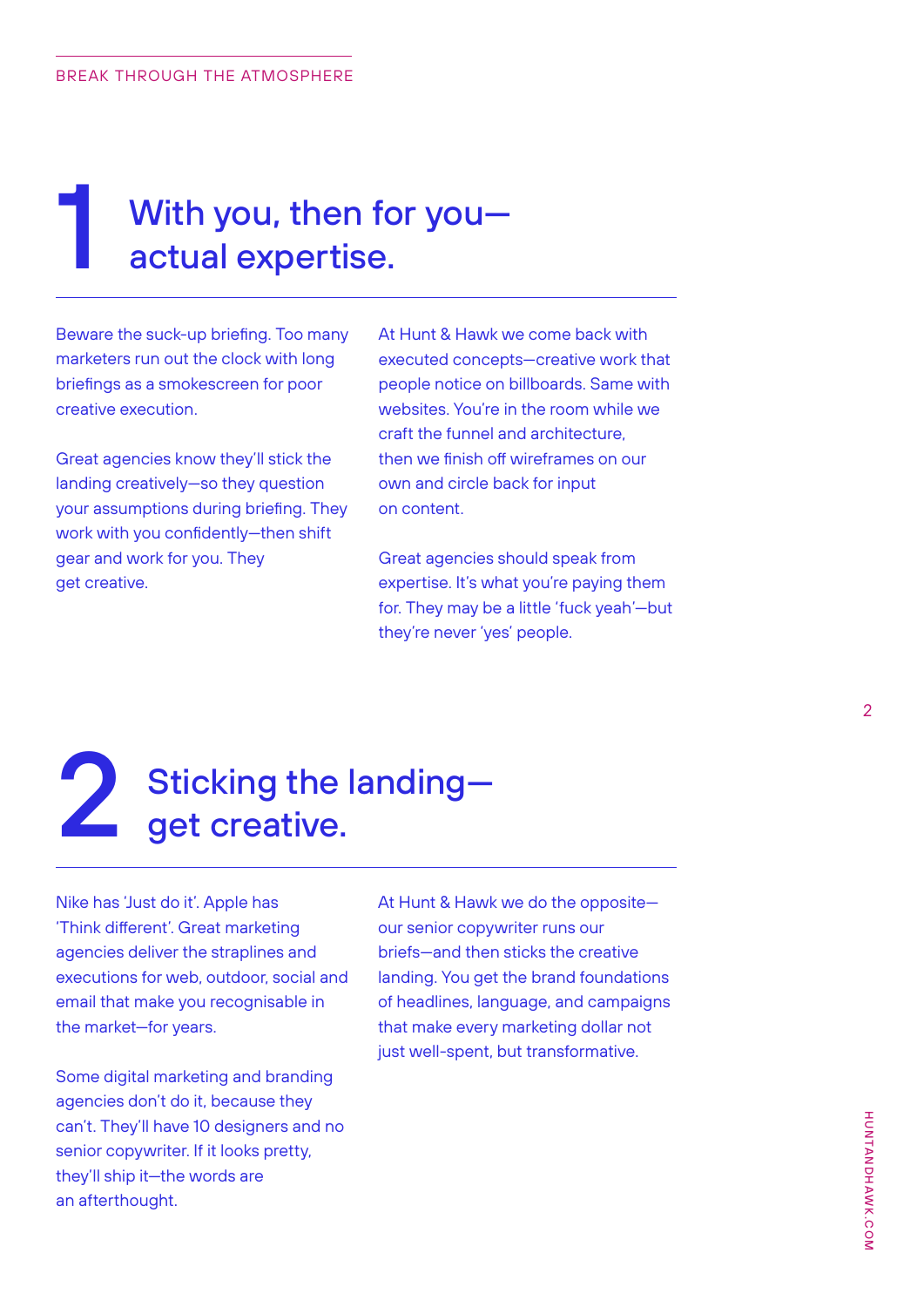#### BREAK THROUGH THE ATMOSPHERE



## 3 Measuring what matter—the tech stack.

You can only measure what you track. Great agencies tackle analytics frameworks and tech stacks. We see this up close—with a co-founder on the board of HubSpot, Hunt & Hawk tracks and traces everything, starting with an audit.

The sales and technology audit usually reveals clients with splintered tech, poor integrations—and if clients are using HubSpot, they're often overpaying—and virtually always underusing it. No point having a Rolls-Royce without the keys.

Great agencies integrate everything to measure actions on your website. They measure traffic sources and

touch points. HubSpot makes the sales journey 100% trackable.

Your sales analytics go from post-facto reporting to pre-emptive performance management. You use deal velocity, churn, source and close rates to identify who's performing—and where they need to step up.

Your email list goes from 'spray and pray' to a masterpiece of granular segmentation. It's plugged into all your social, with visibility across every client journey, and every leak in the funnel plugged. Great agencies make this your foundation for scaling.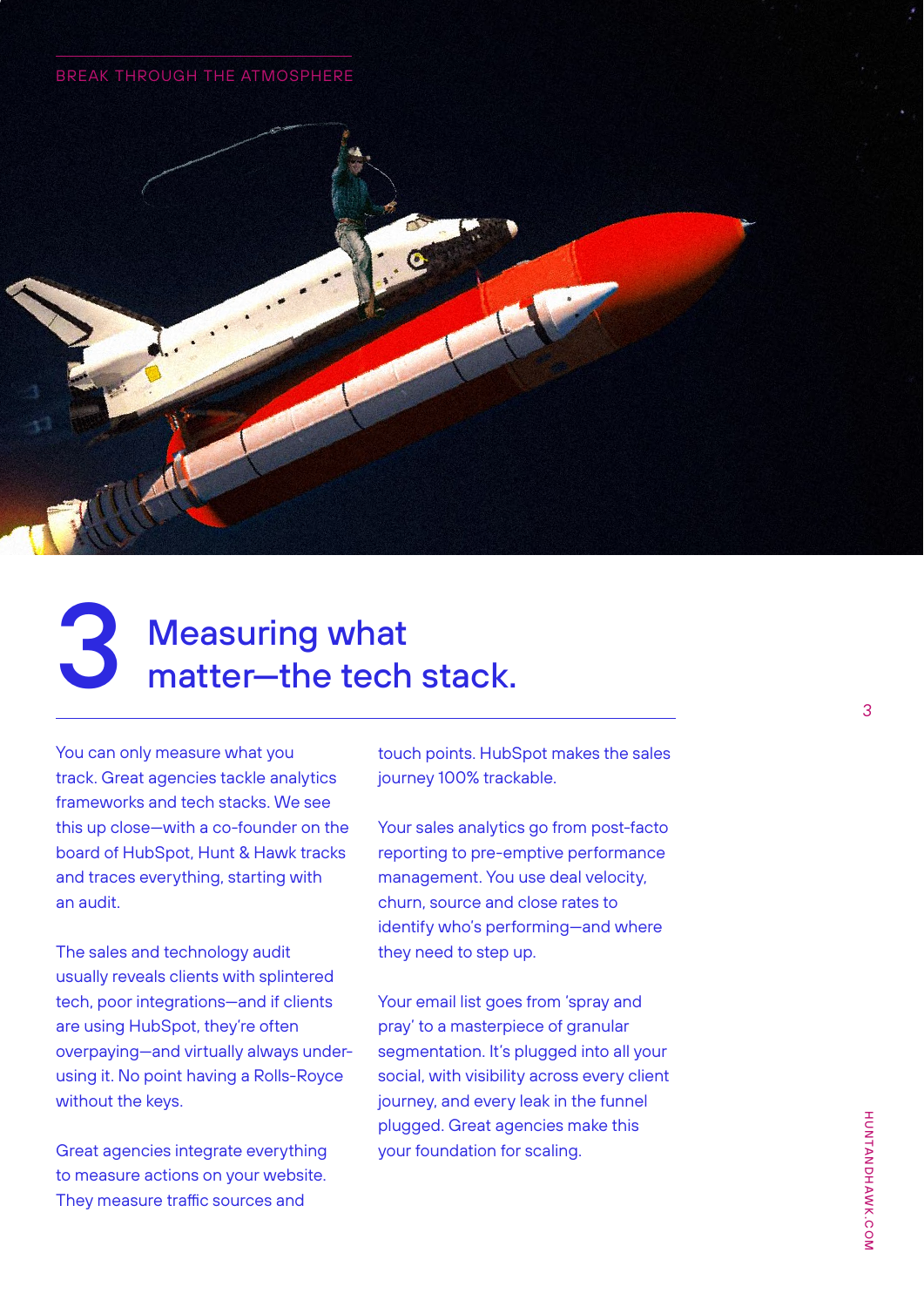## 4 Whole of business— C-suite contributions.

Great agencies integrate marketing with your whole business—through the lens of your customers. So your brand strategy pushes back into your business design.

Your website pushes back into your pricing model. Your internal thought leadership pushes out into content marketing—and it all redefines you in the market.

If that sounds like a C-suite level contribution, that's because it should be. You need the vision and visibility to rise above the day-to-day and knock your own brand into next week—where your new customers are waiting to continue the conversation.

Great agencies can work with your inhouse marketing coordinators—and mentor them when they need it.

## 5 The 'A team'—best players on the field.

We reckon there's a golden ratio of executives toadministrators. Most marketing agencies are bottom heavy—with heaps of junior admin staff churningthe waters.

So the creatives and strategists who founded or built the agency are drowning in management—the best players are off the field, and there aren't enough of them. But great agencies have leaders who show up.

Hunt & Hawk founders and creatives are on the tools—it's where quality comes from. Systems are great—and we love automation—but if the 'A' team is in the stands, your marketing gets stuck on the bench.